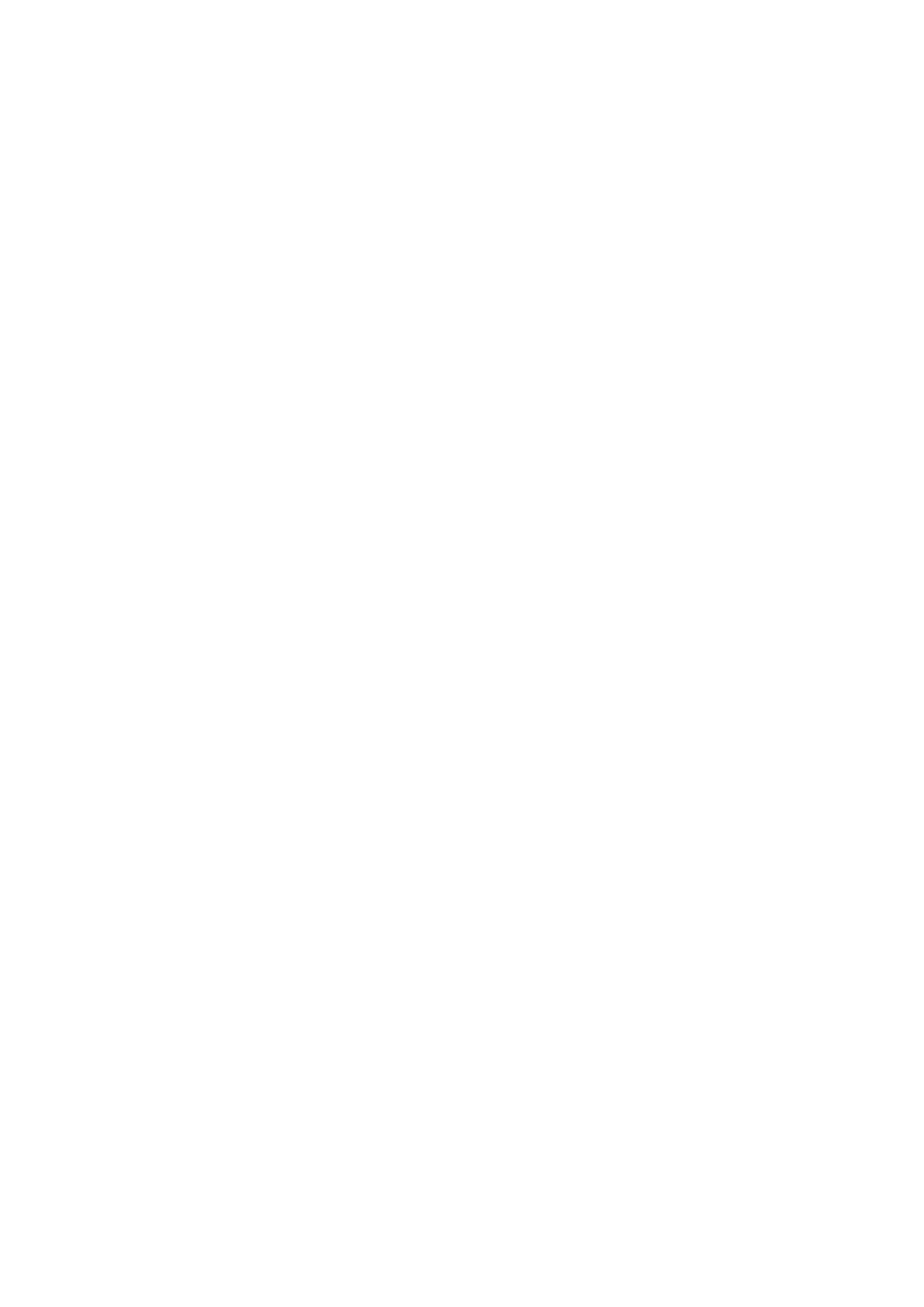### **Contents**

| ٧ |
|---|
|---|

| Requirements for the practical assessment                                      | $\mathbf{1}$   |
|--------------------------------------------------------------------------------|----------------|
| Confidentiality                                                                | $\mathbf{1}$   |
| Health and Safety                                                              | $\overline{2}$ |
| <b>JCQ</b> Regulations                                                         | $\overline{2}$ |
| Practical Booklet A                                                            | $\overline{2}$ |
| Invigilation                                                                   | 3              |
| Controls for carrying out Booklet A                                            | $\mathfrak{Z}$ |
| Biology Practical Skills Assessment (Double Award Biology & GCSE Biology only) | $\overline{4}$ |
| Access Arrangements and Special Consideration (SPC)                            | 5              |
| Use of candidates' work                                                        | 6              |
| <b>Contact Details</b>                                                         | 6              |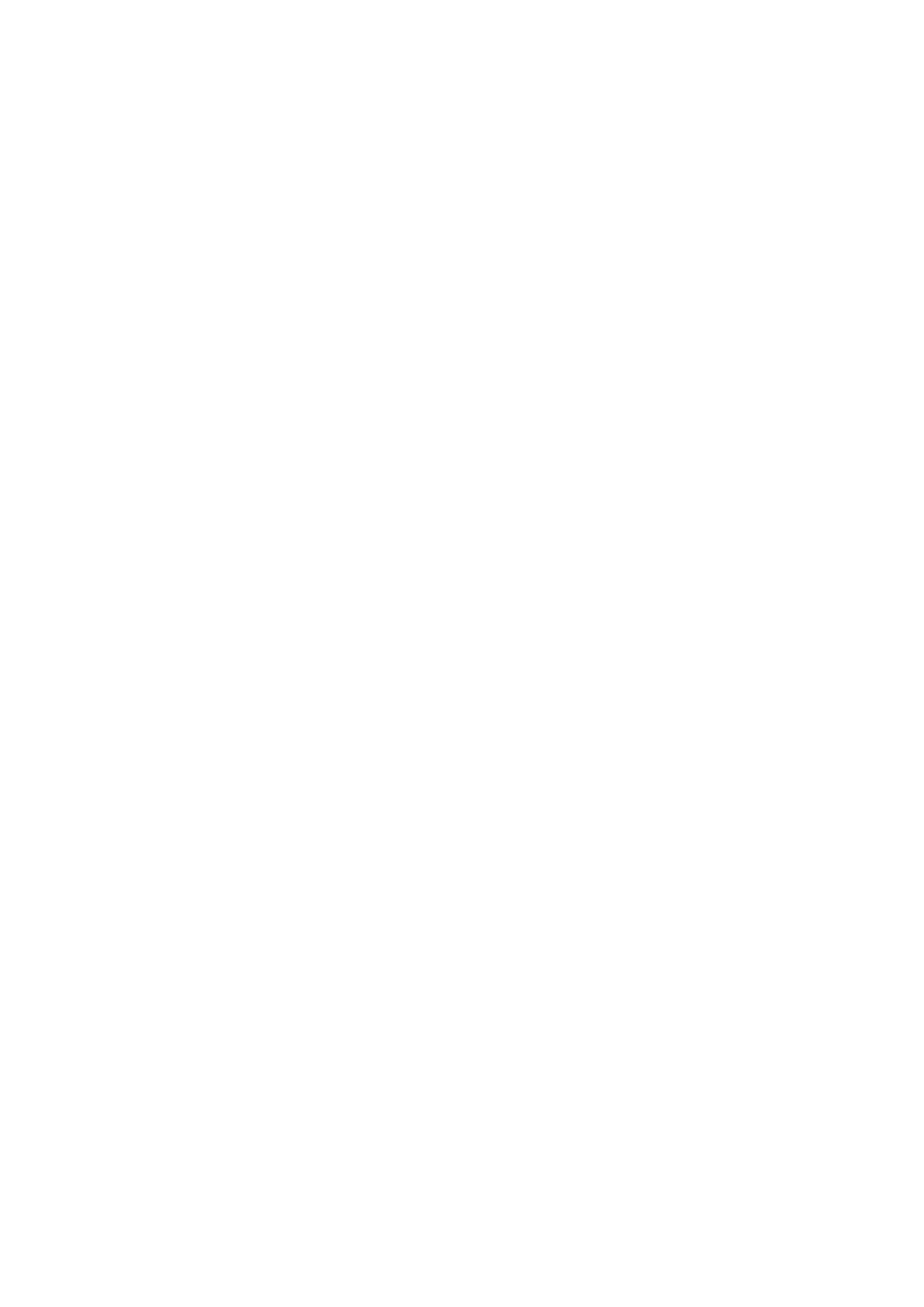#### **1 Requirements for the practical assessment**

 Three copies of each of the Apparatus and Materials List and Confidential Instructions will be delivered to centres by the end of October each year for the GCSE Science specifications for which entries have been made. These will be held securely by the Examinations Officer but can be accessed by the Head of Department immediately. The Head of Department can liaise with the relevant technician(s) to order and set up the apparatus and materials as appropriate but ensure the document is held securely when not in use. They must not be photocopied or made available to anyone else.

 All apparatus should be checked before the examination, and there should be an adequate supply of spare apparatus in case of breakages or malfunction. The Apparatus and Materials List should be regarded as a minimum and there is no objection to candidates being supplied with more than the minimum amount of apparatus and materials. Upon request, a candidate may be given additional quantities of materials without penalty. No notification need be sent to CCEA.

 Centres are responsible for providing their own apparatus and materials to conduct the assessments. Practical Skills Booklet A will be delivered to centres no later than 5 working days before the assessment window opens. They must be held securely by the Examinations Officer until requested by the Head of Department. Booklet A can be completed by candidates from 1st December until the 1st May each year.

 For the practical unit (Separate Sciences: Unit 3; Double Award Science: Unit 7; Single Award Science: Unit 4) candidates must be entered at the same tier for all components within the unit. When Booklet A has been completed for a specification, the tier of entry for the practical unit can no longer be changed for each individual candidate.

**Please note: The Biology Practical Skills Assessments (Double Award Biology and GCSE Biology only) may have slightly different instructions to be followed when an extra practical set-up session is required. See Section 8.**

#### **2 Confidentiality**

 The guidance contained in this document can be made available to all science staff in the centre. The Apparatus and Materials List and Confidential Instructions are for the use of the Head of Department **and are strictly confidential**. Under no circumstances may information concerning apparatus or materials be given before the examination to a candidate or other unauthorised person.

**It is the responsibility of the centre to ensure that there should be no communication between candidates taking different sessions regarding the practical assessment both within the centre and with other centres**. The JCQ regulations on the use of social media (Information for Candidates – Social Media) must be explained to candidates in advance of completing Booklet A. Any breach of these regulations will constitute candidate malpractice and will be the subject of an investigation.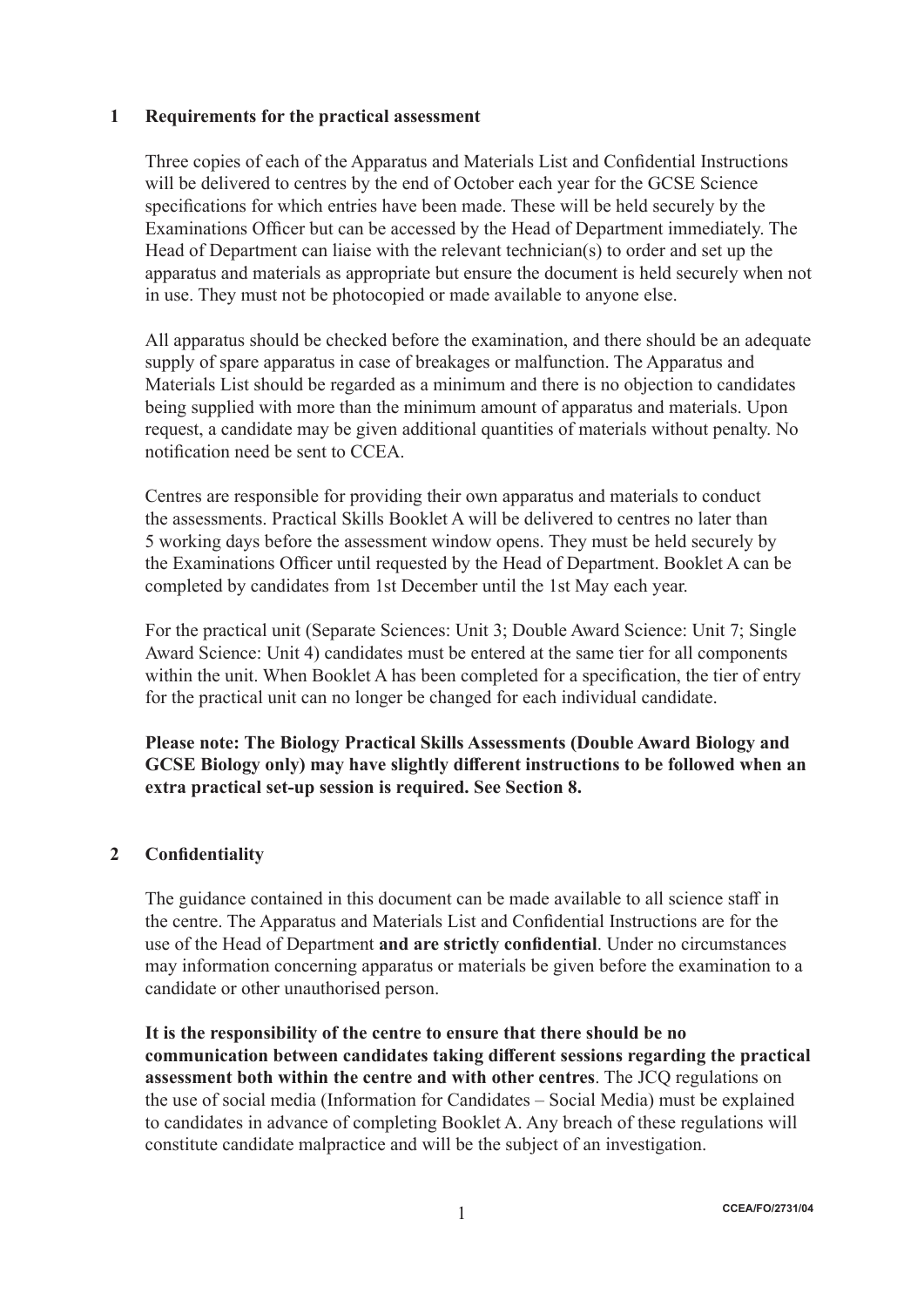#### **3 Health and Safety**

 Appropriate safety advice should be sought from CLEAPSS for the conduct of all practical tasks by each Supervising Teacher when completing their Risk Assessment in advance of the practical sessions. These should be tailored to their own class requirements.

 Clear instructions must be given by the Supervising Teacher to all candidates at the beginning of the examination concerning appropriate safety procedures and precautions. The Supervising Teacher is also advised to remind candidates that all materials in the examination must be treated with caution. **Only those tasks specified in Booklet A should be attempted. Candidates must not attempt any additional confirmatory tasks**. Anything spilled on the skin should be washed off immediately with plenty of water. The use of appropriate eye protection is essential. The Supervising Teacher is reminded that they may not assist candidates during the examination. However if, in the opinion of the Supervising Teacher, a candidate is about to do something which may endanger themselves or others, the Supervising Teacher must intervene. A full written report must be sent to CCEA immediately by email to the appropriate Subject Officer.

#### **4 JCQ Regulations**

 All JCQ instructions for conducting examinations should be followed for this practical examination including displaying JCQ posters with examination information in the laboratory and removal of smart devices including mobile phones. Posters should be available from your Examinations Officer.

 Students who leave the examination room during the assessment should be supervised according to the JCQ regulations for external examination conduct.

#### **5 Practical Booklet A**

 The Examinations officer will hold Practical Booklet A securely **at all times**. The Supervising Teacher (science teacher) may request one copy of Booklet A **five** working days in advance of carrying out the practical assessment with their class in order to trial the practical(s) and complete their risk assessment. The Supervising Teacher must retain a set of results from their trial which could be provided to a candidate(s) in exceptional circumstances. In this case, a report should be sent to the Subject Officer with specification responsibility by email (see Section 9 for more detail). This copy of Booklet A must be returned to the Examinations Officer for secure storage immediately after trials have been completed and should not be photocopied.

 On the day of the practical assessment, the Supervising Teacher will request the required number of copies of Booklet A from the Examinations Officer. After the practical session is complete, all Booklet As must be returned to the Examinations Officer by the Supervising Teacher who will have collated them in order of Candidate Number (lowest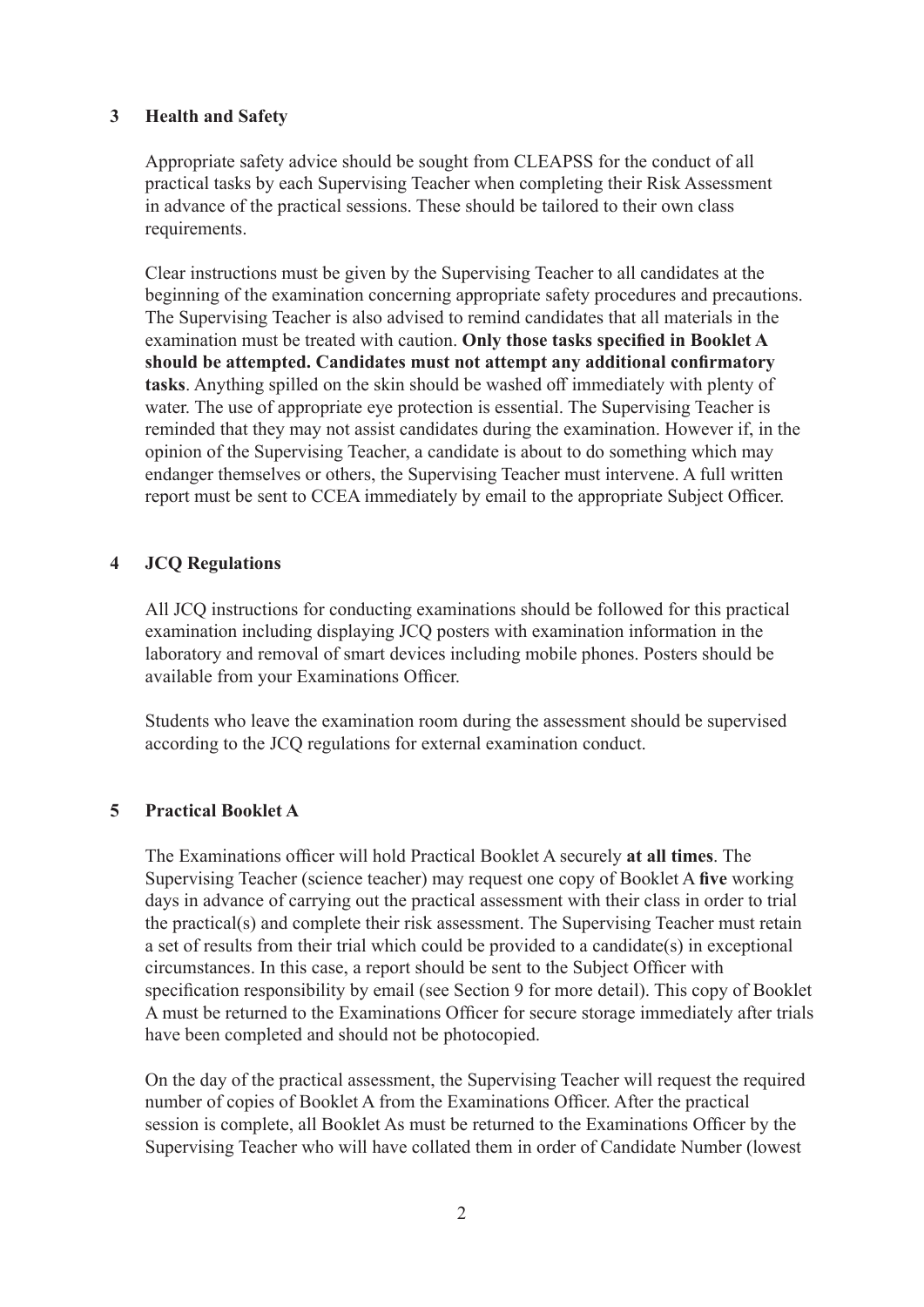to highest). For GCSE Biology, Chemistry, Physics and GCSE Single Award Science, the Examinations Officer should ensure that multiple sets of returned Booklet As are collated as a centre in ascending Candidate Number order. For Double Award Science, it will be the responsibility of the Examinations Officer to collate the Biology, Chemistry and Physics Practical Booklet A for each individual candidate and treasury tag them together (treasury tags are supplied by CCEA in the stationery dispatch), before arranging them in ascending Candidate Number order. All Practical Booklet As will be collected by CCEA in early May.

 Multiple sessions are permitted to accommodate all candidates within the centre. Centres do not have to accommodate all their candidates to carry out the practical assessment on the same day.

 Foundation and Higher Tier candidates may carry out the practical assessment in the same room, but they may only work with others taking the same tier.

 All used and unused booklets must be returned to the Examinations Officer for secure storage immediately following the session. Unused booklets may be returned to the Head of Department after the enquiry of results date has passed in September each year.

#### **6 Invigilation**

 For invigilating the practical skills assessment, regulations and conditions set out in the most recent JCQ *Instructions for Conducting Examinations* should be adhered to.

 An appropriate science teacher (Supervising Teacher) must be present with an invigilator during the assessment to ensure compliance with health and safety regulations and deal with any technical difficulties that may arise unexpectedly. An invigilator may be any adult in the employment of the school that is not the science teacher of the candidates, for example, this might be another teacher, science technician or teaching assistant. The invigilator should remain with the candidates for the full duration of the assessment and must have read the regulations around invigilating examinations as outlined in JCQ *Instructions for Conducting Examinations*. It is not permitted for teachers or invigilators to discuss any aspect of the Practical Skills Assessment that has been conducted with any other person(s) including candidates.

 The Supervising Teacher should ensure that candidates are supplied with a Booklet A for their correct tier of entry (Foundation Tier papers will be buff coloured and Higher Tier papers will be printed on white paper).

#### **7 Controls for carrying out Booklet A**

 The practical assessment must be completed under a high level of control (as detailed in the respective specification). Teachers and invigilators must not offer direction or guidance to candidates where this would assist them in completing Booklet A.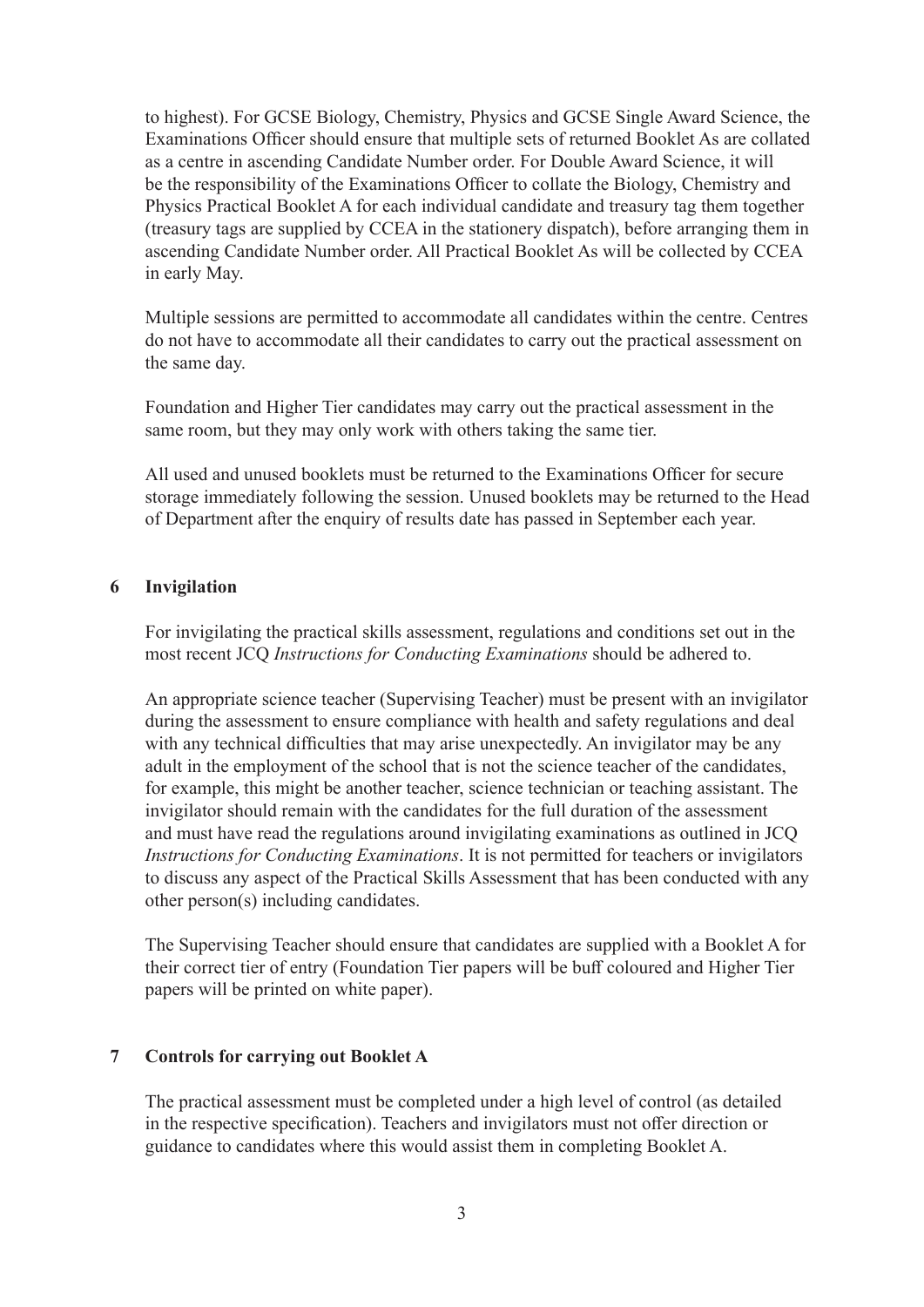The practical session for Booklet A is time limited to a maximum of one hour for each discipline of Double Award Science and a maximum of two hours for GCSE Biology, Chemistry and Physics and Single Award Science. All practical and written tasks in each Booklet A must be completed in the same session on the same day.

 Not all candidates or classes in a centre need to complete Booklet A at the same time. Candidates who are absent for the practical session may take it at a later date with another class completing the same practical skills assessment or should be accommodated individually by the centre.

Ideally candidates should work individually to carry out the practical tasks where this can be accommodated by centres. However, candidates are permitted to work collaboratively in groups of up to three when carrying out the practical tasks. If candidates are working in groups to complete the practical tasks, it is the Supervising Teacher's responsibility to inform candidates beforehand that each member of the group should participate in practical activity. For Health and Safety purposes, these candidates must be permitted to communicate to each other regarding the practical methodology. All candidates must work individually and independently to complete the written tasks in Booklet A.

 In line with JCQ regulations, candidates may not have access to their laboratory notes, smart devices, textbooks, wall displays or the internet at any time during the practical session. They are also not allowed access to dictionaries, spellchecks and grammar facilities and should be informed of this beforehand.

**Candidates must not attempt a practical assessment Booklet A more than once**. Drafting is not permitted under any circumstances and teachers must not give any feedback to candidates.

 Candidates should be offered additional sheets of paper upon request that are supplied by CCEA for other external examinations.

#### **8 Biology Practical Skills Assessment (Double Award Biology and GCSE Biology only)**

 While the majority of Biology practicals will be able to be completed within the given time limit, there may be biological processes/reactions in some practical assessments which take longer than the time allocated to complete. These practicals will require a **set-up session** in advance of the session that is used to complete Booklet A.

 CCEA will provide candidates with a separate Confidential Candidate Practical Setup Instruction Sheet specific to such a practical. This sheet will detail the set-up of the practical and any initial recording that candidates may have to carry out at the point of set-up. Hard copies will be distributed to centres along with Booklet A based on estimated entries.

 The Confidential Candidate Practical Set-up Instruction Sheets must be held in a confidential and secure place along with Booklet A by the Examinations Officer. It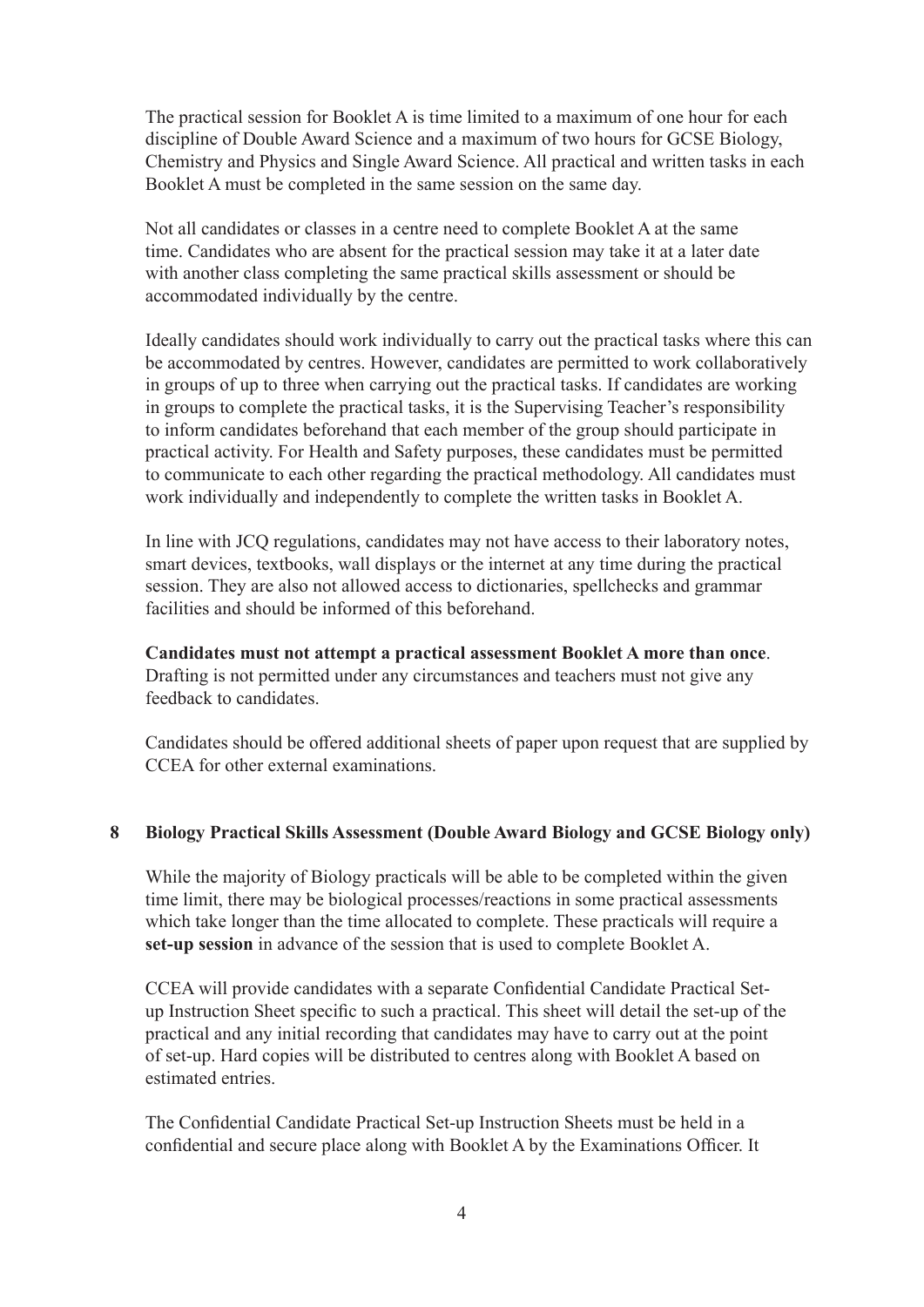must not be photocopied. This sheet can be distributed to the Head of Department and Supervising Teachers on the same basis as Booklet A. Where the Practical Set-up Instruction Sheet is required, one copy of it and one copy of Practical Skills Booklet A can be accessed by the Supervising Teacher from the Examinations Officer **five working days** in advance of the **practical set-up session** which has been planned for candidates, in order to trial the practical. After the practical trialling is complete, both documents must be returned to the Examinations Officer for secure storage.

 The Confidential Candidate Practical Set-up Instruction Sheet should be given to the candidates at the beginning of the practical assessment set-up session, which is not time limited. This sheet will detail the set-up of the practical and any initial recording that candidates may have to carry out in advance of completing Booklet A. Any initial recording of data will not contribute to the final marks, nor will the time required for the practical set-up be included in the time allowed for the completion of Practical Skills Booklet A.

 Candidates must return the Confidential Candidate Practical Set-up Instruction Sheet at the end of the practical set-up session to the Supervising Teacher who must return them to the Examinations Officer immediately for secure storage. The Examinations Officer should then release the Candidate Practical Set-up Instruction Sheets along with Practical Booklet As to the Supervising Teacher just before the planned session for completing Booklet A. They must be returned to candidates at the beginning of the Practical Skills Assessment session to support them in completing Booklet A.

 At the end of the Practical Skills Assessment session, the Supervising Teacher should collect the Confidential Practical Set-up Instruction Sheets and Practical Skills Booklet A separately. The Supervising Teacher must ensure that the Booklet As are arranged in order of Candidate Number (lowest to highest) and returned to the Examinations Officer immediately for secure storage until they are collected by CCEA. The Supervising Teacher must collate the Confidential Practical Set-up Instruction Sheets and return them to the **Head of Department** who should organise for them to be stored securely. CCEA do not require these sheets to be returned unless requested on an individual centre basis. Heads of Departments must retain these sheets until the end of October after the issue of results for that cohort.

#### **9 Access Arrangements and Special Consideration (SPC)**

 The Supervising Teacher should liaise with the Examinations Officer/SENCo regarding the application for Access arrangements for candidates in advance of sitting Practical Booklet A. Access arrangements can be applied for through the Central Login portal on the CCEA website.

 Where the centre finds that a candidate/group of candidates may have been disadvantaged because apparatus or materials did not function as intended, the Examinations Officer must send a confidential report to the Subject Officer by email, detailing the issue and the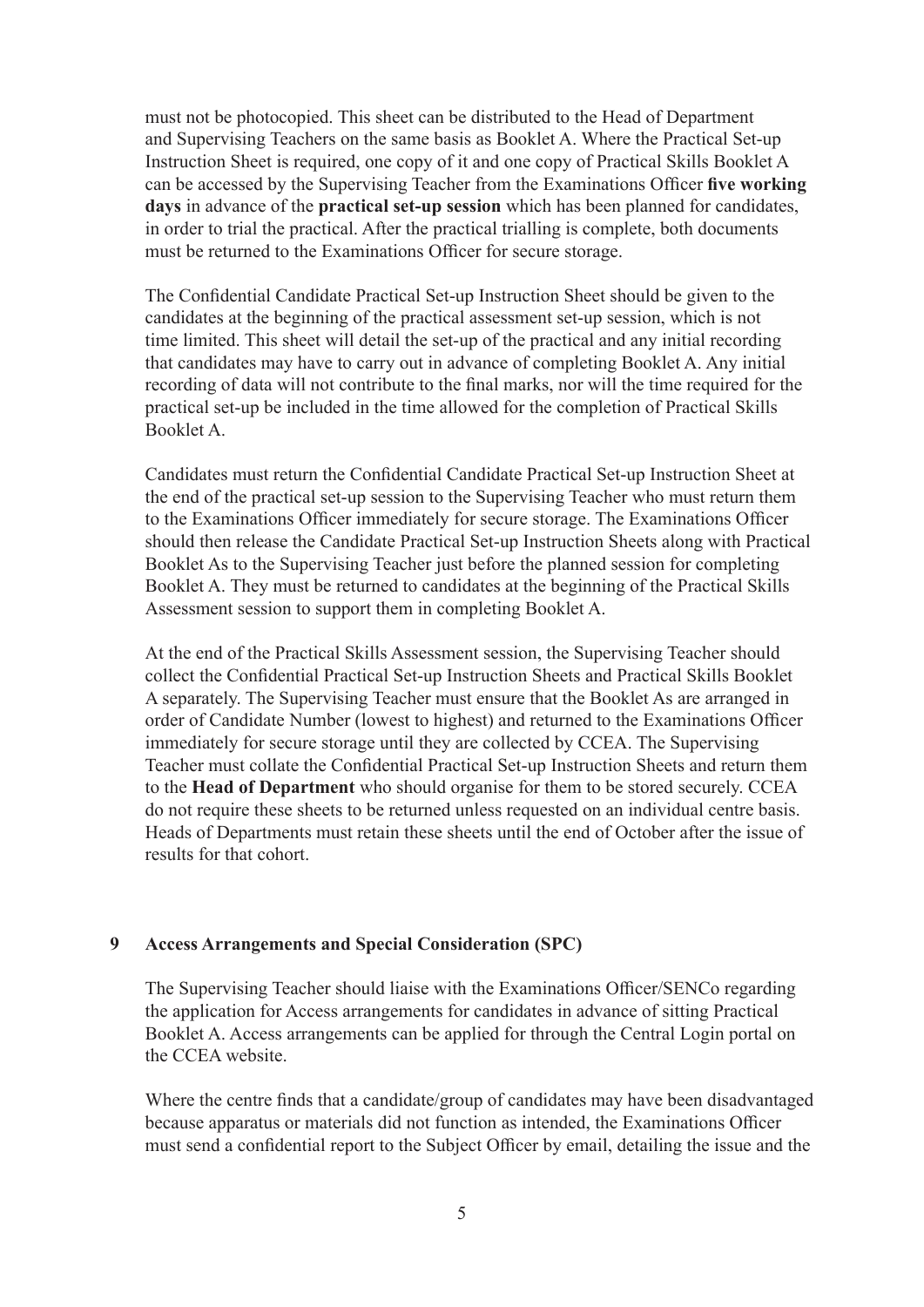Candidate Number(s) affected before the May collection date. They should also submit an application for SPC via the Central Login portal:

- CCEA has developed the SPC Online Application to allow centres to submit applications for SPC.
- Teachers are asked to contact their Examinations Officer, who will have access to the secure online application, for further details on how to submit an application for SPC online.
- The SPC application can be accessed from the Central Login portal on the CCEA website.

#### **10 Use of candidates' work**

 Centres and candidates should note that CCEA may use extracts from external assessments on an anonymous basis in educational presentations, materials and products.

#### **11 Contact Details**

 Should any queries arise regarding the trialling, conduct and content of Practical Booklet A, please direct your queries by email to CCEA on the following basis (including your name, centre and a daytime contact number):

#### **GCSE Biology and GCSE DAS Biology**

#### **Gareth Wilson**  *Subject Officer for Biology and Agriculture* Email: gwilson@ccea.org.uk

#### **GCSE Chemistry and GCSE DAS Chemistry**

#### **Elaine Lennox**

 *Subject Officer for Chemistry and Double Award Science* Email: elennox@ccea.org.uk

#### **GCSE Physics, GCSE DAS Physics and SAS**

**Gavin Gray**  *Subject Officer for Physics and Single Award Science* Email: ggray@ccea.org.uk

 If your query is about the general administration of Booklet A, please direct your query to:

#### **Nola Fitzsimons**

 *Specification Support Officer for the Science Sector* Email: nfitzsimons@ccea.org.uk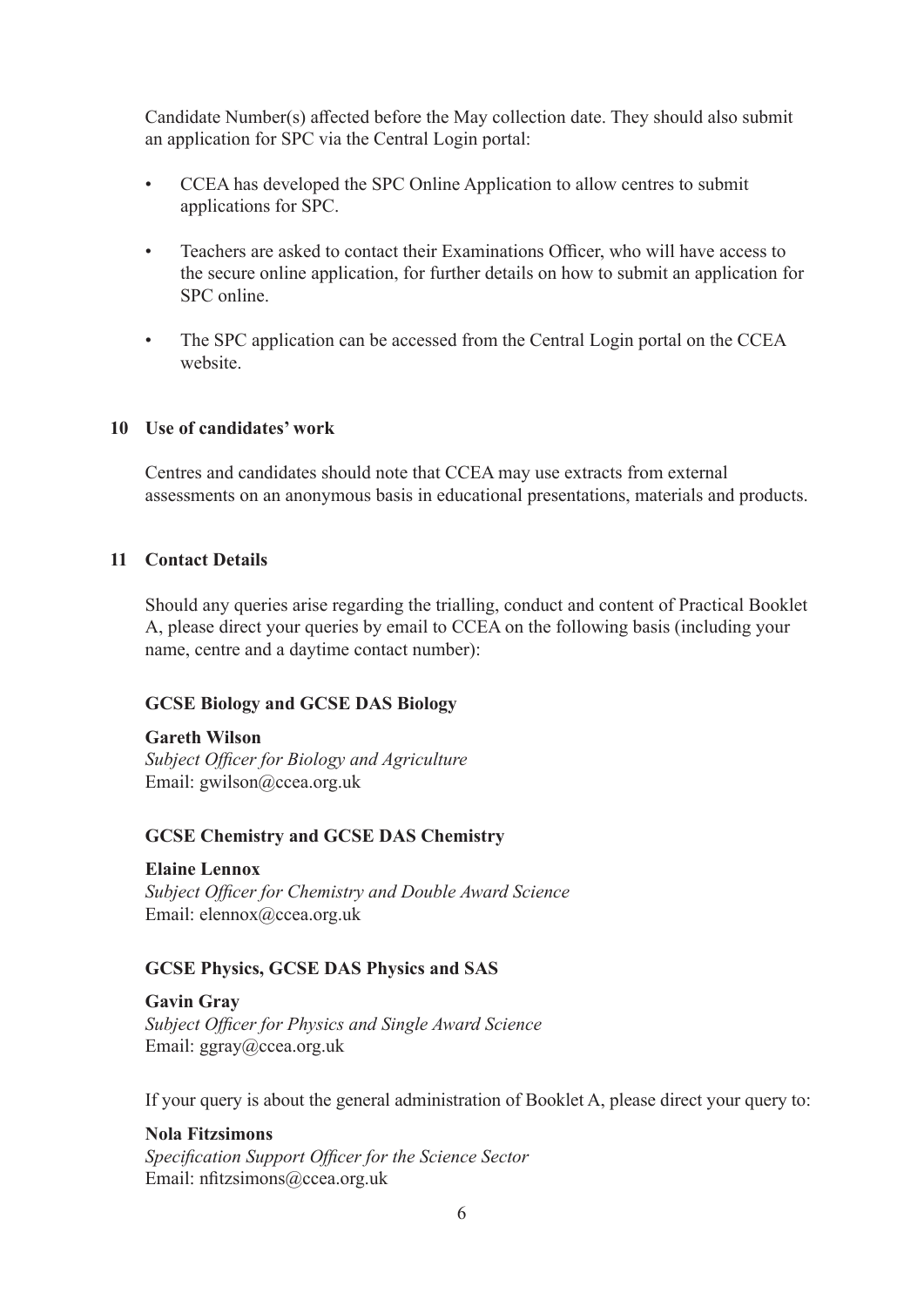This booklet has been drawn up to comply with the relevant regulatory requirements.

Teachers, centres and candidates should note that CCEA may use extracts from examination scripts/internally assessed material on an anonymous basis in educational presentations, materials and products.